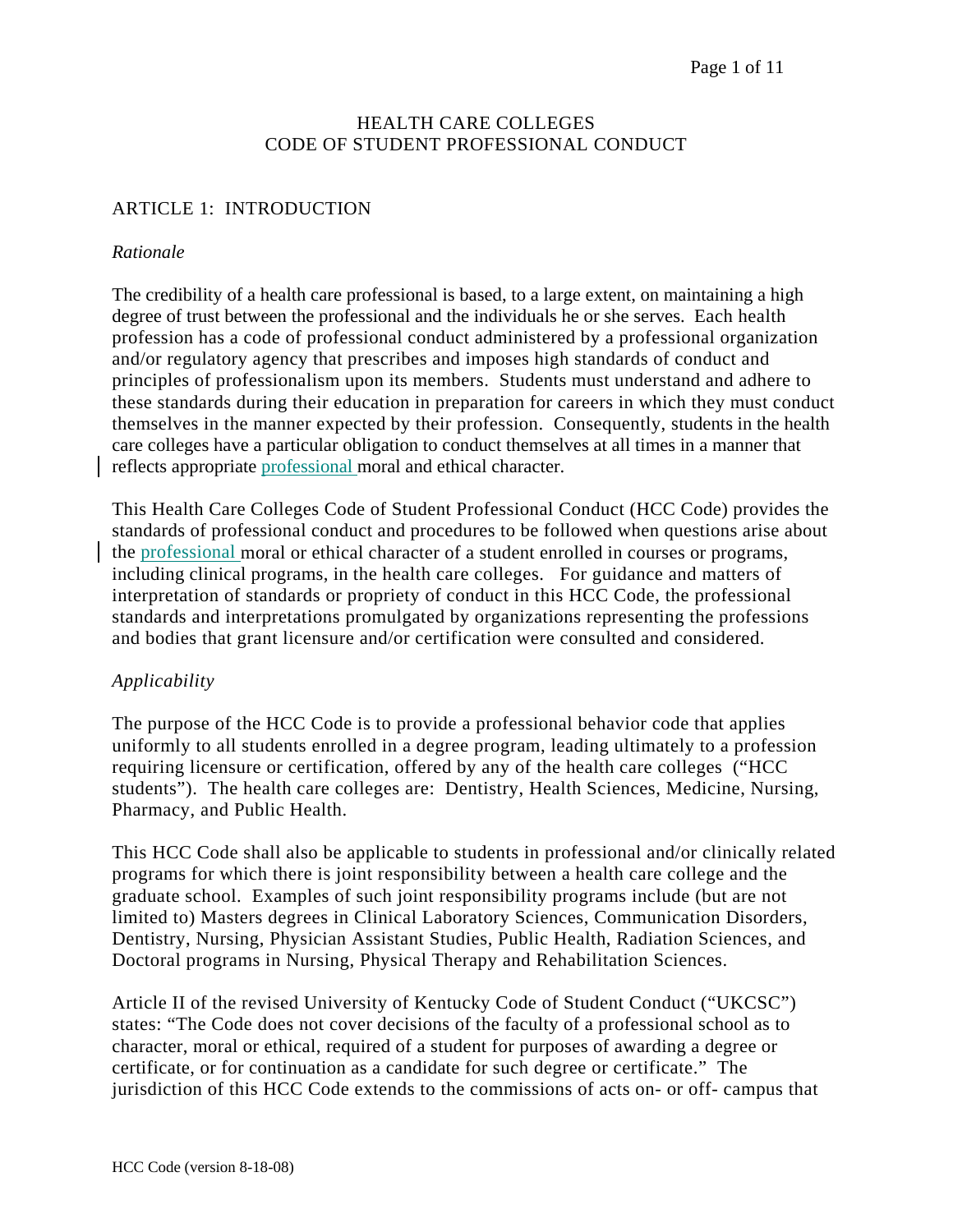reflect adversely on the professional moral and ethical character of the enrolled HCC student, independent of whether or not such acts are judged to be violations of the UKCSC.

### ARTICLE 2: STANDARDS

A health care college student shall be expected to adhere to accepted standards of professional practice.

All health care college students must possess the qualities of appropriate professional moral and ethical character. Each student must apply these standards to his or her academic career as well as his or her professional career. A student's continued enrollment shall depend on the student's ability to adhere to recognized standards of professional practice and conduct. The standards are drawn from the duly legislated practice acts of the professions that have educational programs in the health care colleges of the University.

Violation of one or more of the standards shall be sufficient grounds for the dean of the appropriate health care college to initiate a review of the status of the student's continued enrollment in courses or programs of the College.

## ARTICLE 3: PROHIBITED CONDUCT

This Article summarizes a representative, but non-comprehensive, list of violations of this HCC Code that are punishable, disciplinary offenses. The list includes items specific to the training programs of the health care colleges as well as those in the UKCSC. Some overlap among items is to be expected. At a minimum, health care college students shall not:

1. Commit any offenses enumerated under the UKCSC to the extent that the violation reflects adversely on the student's professional moral and ethical character;

2. Misappropriate or illegally use drugs or other pharmacologically active agents;

3. Engage in any condition or behavior that may endanger clients, patients, or the public, including failure to carry out the appropriate or assigned duties, particularly when such failure may endanger the health or well-being of a patient or client, or treatment is dispensed without appropriate faculty supervision;

4. Engage in behavior or action that deceives, defrauds, or harms the public and/or the public's perception of the profession;

5. Falsify or, through negligence, make incorrect entries or failing to make essential entries in health records;

6. Deliberately deceive a patient or client through failure of the health care college student to identify his or her student's status unequivocally to the patient;

7. Fail to maintain client or patient confidentiality including failure to follow HIPAA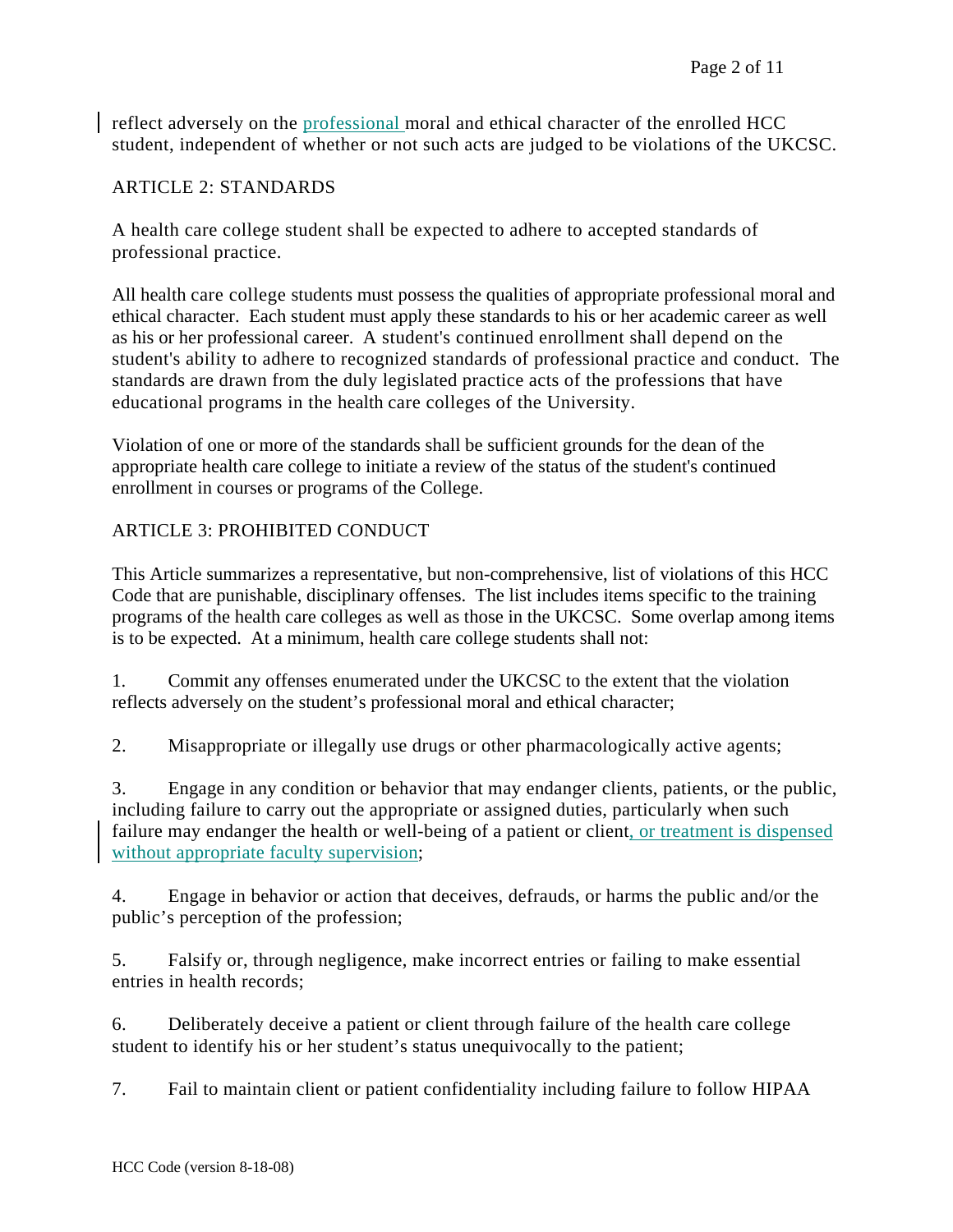standards;

8. Obtain any fee or compensation by fraud or misrepresentation;

9. Engage in any course of conduct, act, or omission that would be considered unprofessional conduct as a basis for discipline under the professional standards recognized by the licensing, certifying, or professional association or agency of the health care college student's intended profession for which the health care college student is in training;

9.Behave in a manner that results in removal or suspension from any clinical setting by appropriate administrative authority for unprofessional conduct.

10. Fail to report a felony conviction pursuant to Article 4 in this HCC Code.

11.Commit any act that has the effect of bringing the health care college student, the University, or the student's intended profession into disrepute. These include, but are not limited to, any departure from or failure to conform to the standards of acceptable and prevailing professional practice, and any departure from or failure to conform to the principles or code of ethics recognized by the licensing, certifying, or professional association or agency of the health care college student's intended profession.

12. Use communication systems in whatever form in an intimidating, harassing, or illegal manner, or in a manner designed to interfere with or disrupt the educational process.

# ARTICLE 4: STUDENT'S OBLIGATIONS

A student who is subject to the jurisdiction of this Code shall report to the dean of the applicable health care college, prior to enrollment in classes for a semester, if the student has been convicted of a felony crime. Further, during the academic year, a student shall notify the dean of any felony conviction within ten days of such conviction. Failure to make a timely notification under this Article shall be a violation of the "Prohibited Conduct" section of this Code.

# ARTICLE 5: JURISDICTION

A HCC student enrolled in a course or program in a health care college shall be subject to the jurisdiction of this HCC Code, the UKCSC, and the Selected Rules of the University Senate of the University of Kentucky (hereinafter Selected Rules). If a violation of the UKCSC and also one or both of the other above referenced codes or rules allegedly has been committed in the same set of circumstances or facts, the dean of the health care college in which the student is enrolled and the University's Dean of Students or Academic Ombud, as applicable, will consult, investigate the circumstances at issue, and pursue the case in accordance with the appropriate procedure(s) and authorities. All incidents involving an alleged academic offense (plagiarism, cheating, or the falsification or misuse of academic records) shall be pursued in accordance with the procedures established in the Selected Rules of the University Senate (SR 6.0, Section VI, Student Academic Affairs).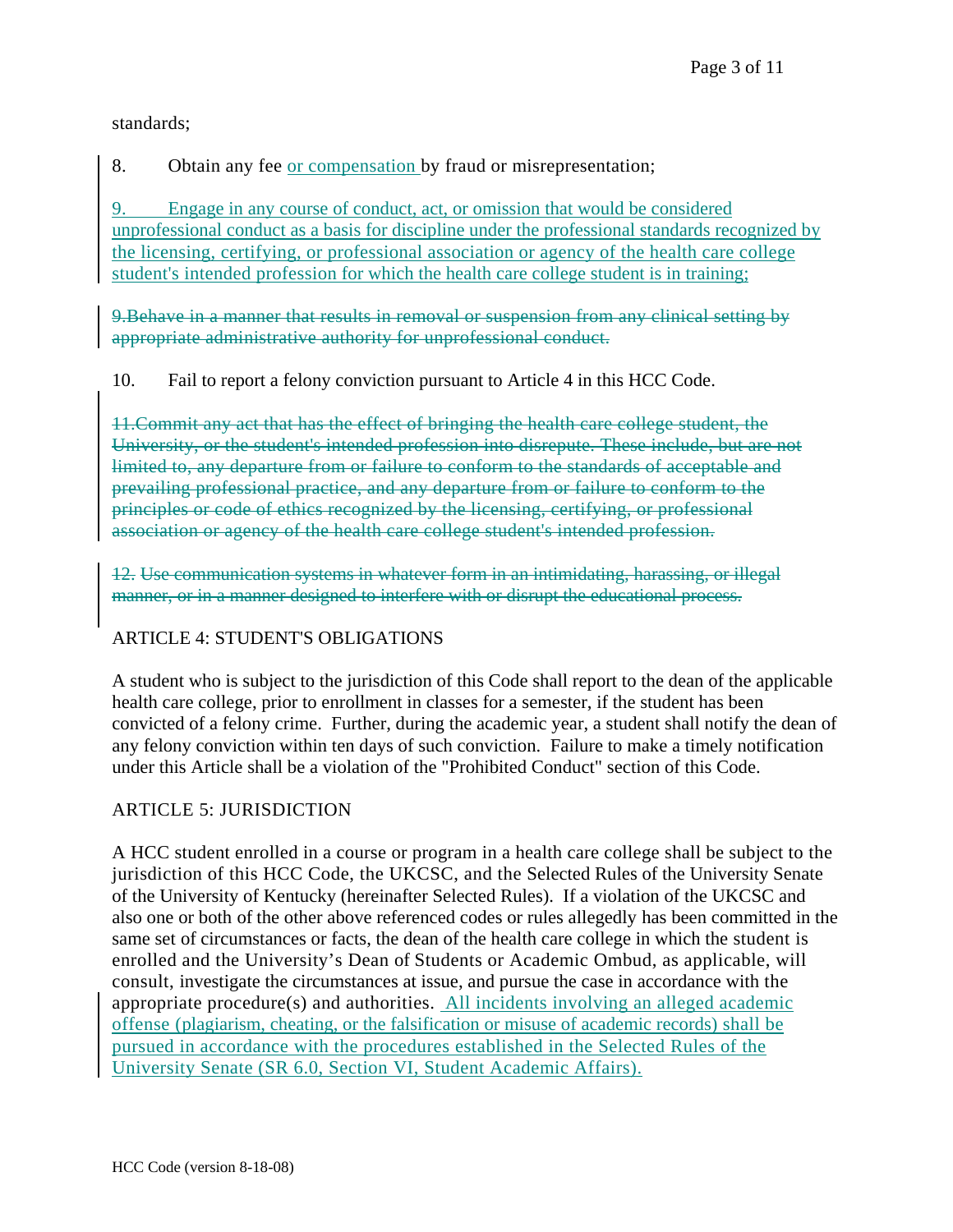A decision taken by a dean of a health care college under this HCC Code shall not preclude or be precluded by any action for which the health care college student may be liable for the same or a related offense under the UKCSC, the Selected Rules, or behavioral standards that may have been established in any specific course.

A decision taken by a dean of a health care college under this Code shall not preclude any action by legal authorities outside the University.

# ARTICLE 6: ADMINISTRATIVE PROCESS AND SANCTIONS

### *Preliminary Meeting with the Dean*

When a dean or authorized designee of a health care college, after an appropriate, preliminary investigation into an alleged violation of the standards, believes a health care college student has violated the standards or engaged in a violation of the HCC Code, the dean or authorized designee shall notify the student by first class mail that the student is charged with one or more specific violation(s). A student accused of violations of this HCC Code is subject to an informational meeting with the dean of the student's college or authorized designee. When a student fails to respond to proper notification of an informational meeting or fails to attend a scheduled meeting within the specified period, the dean or authorized designee may deem that the student has denied responsibility for the pending charges and refer the matter to the hearing committee chair to convene a hearing panel.

At the informational meeting with the dean or authorized designee, the accused student will be asked to state whether s/he is "responsible" or "not responsible" for the alleged violation. The student shall not be compelled to give testimony that might tend to be incriminating and a student's refusal to do so shall not be considered evidence of guilt. Information obtained from the student during this informal meeting is confidential and inadmissible in any disciplinary hearing of the University except in cases where the student withdraws his/her admission of responsibility or refuses to comply with the sanction proposed by the dean.

When a student accepts responsibility for an alleged violation, the dean or authorized designee shall counsel the student and outline proposed disciplinary action as defined in the section on *Sanctions* below of this HCC Code. When a student denies responsibility for an alleged violation or withdraws from or refuses to comply with the proposed sanction, the dean or authorized designee shall forward the reports and evidence concerning the case to the hearing committee chair to convene a hearing panel.

*Hearing Committee and Procedures*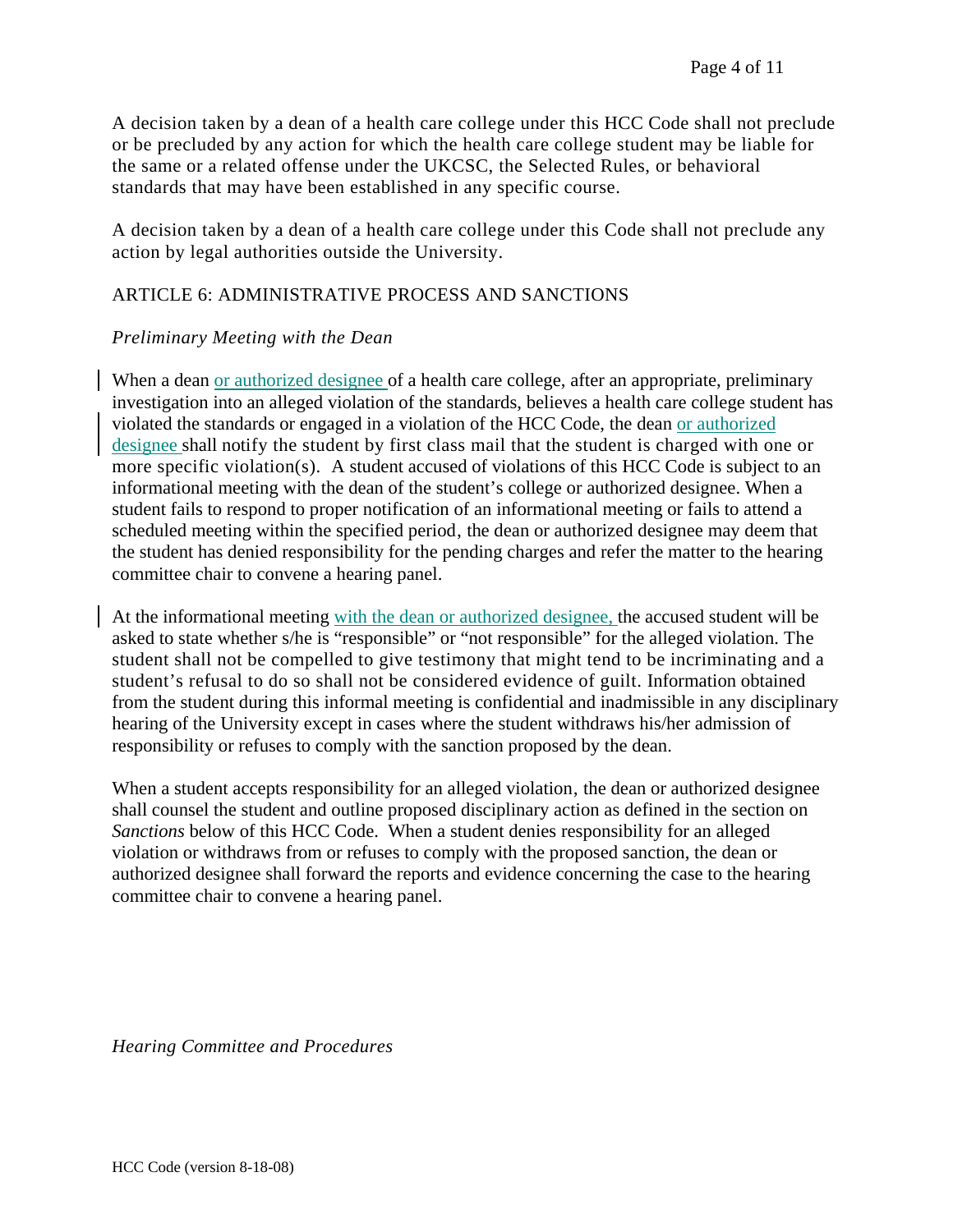At the beginning of each academic year, the dean of each health care college shall appoint eighteen (18) members to serve on a college hearing committee, consisting of ten (10) college faculty members, at least six (6) of whom teach in patient-care settings and none of whom has an administrative appointment in the college, and eight (8) students in good standing who have completed at least one year two years of their professional or clinically-related degree program requirements and whose names are among those provided by the college's Student Advisory Council or equivalent body. In those health care colleges with smaller numbers of college faculty, the dean may appoint fewer faculty members to the college hearing committee. However, a hearing panel shall be of uniform size, as prescribed below, across all health care colleges. The dean shall designate a hearing committee chair and alternate chair from among the faculty appointees. The alternate chair will serve in the absence of the chair.

1. The chair, or alternate chair in the chair's absence, shall appoint a hearing panel with representation from the following groups among the hearing committee membership:

- a. Three faculty members, at least two (2) of whom teach in a patient-care setting, and none of whom has a current academic or supervisory relationship with the student;
- b. Two students.
- 2. The chair, or alternate chair in the chair's absence, shall:
	- a. convene the hearing panel within fifteen (15) working days of the dean's receiving the student's written request for a hearing;
	- b. obtain but not share the previous disciplinary record, if any;
	- c. conduct the hearing but not participate as a voting member of the hearing panel except to cast a tie-breaking vote;
	- d. provide the dean with a report of the hearing panel's actions, findings and recommendations.

3. A meeting with at least four (4) members of the committee present shall constitute a quorum of the panel. The chair or the alternate chair must be present for the hearing panel to conduct its business.

4. The hearing committee chair shall establish procedural rules that shall ensure the orderly conduct of the panels' functions. The chair shall maintain a record of the hearing panel's proceedings and, at the appropriate time, forward the record to the UK Dean of Students, who shall determine its proper disposition.

5. The standard that shall be applied in all cases brought before a hearing panel is that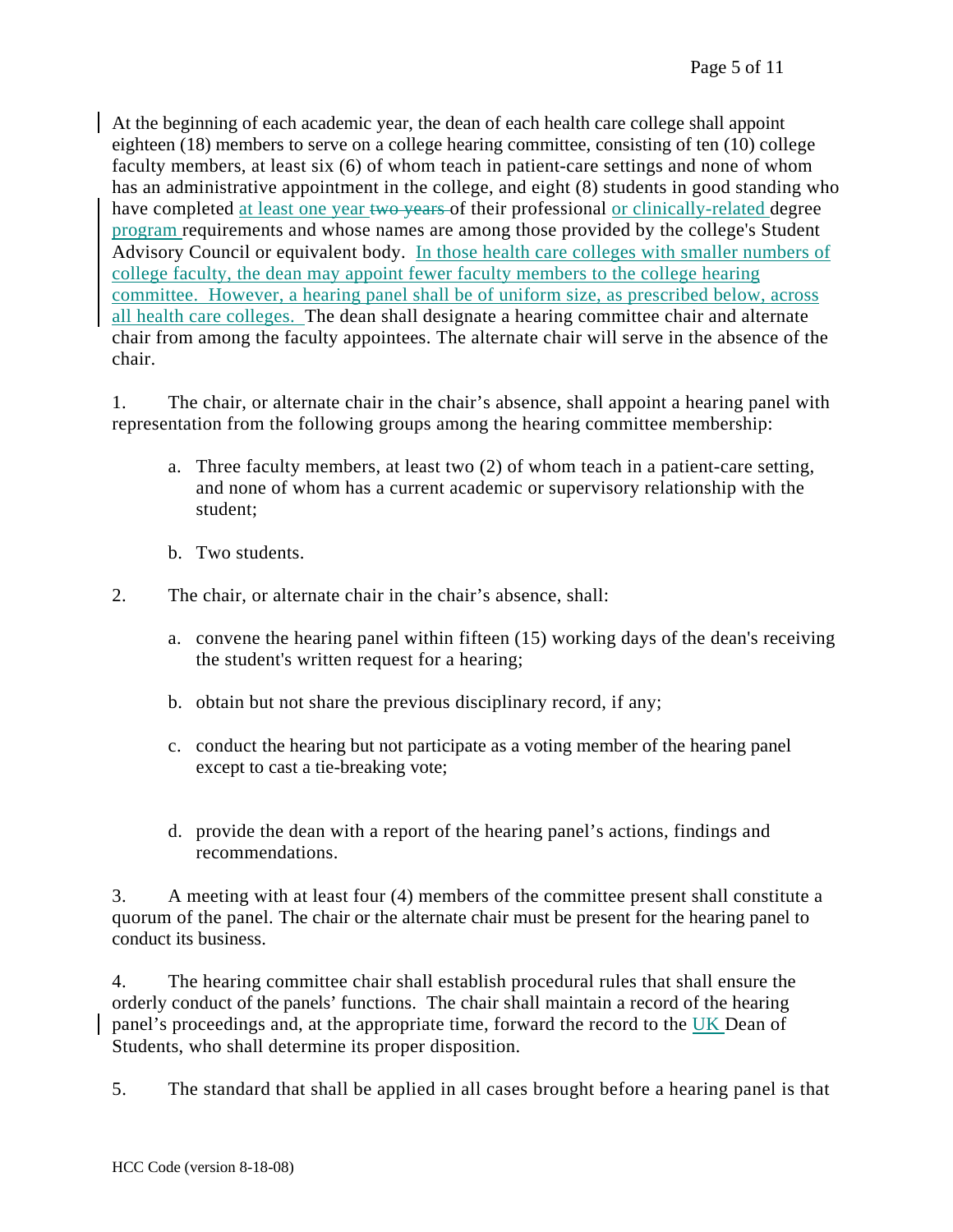a finding of responsibility requires that the preponderance of the evidence against the accused student in the majority opinion of a panel warrants the finding.

6. A student shall be guaranteed the following rights in all proceedings of a hearing panel:

 a. The student shall have the right to a fair and impartial hearing in all proceedings of any hearing panel.

 b. The student shall not be compelled to give testimony and refusal to do so shall not be considered evidence of responsibility for an alleged violation.

 c. The student shall be informed in writing of the reasons for appearance before any hearing panel and given sufficient time to prepare for the appearance.

d. The student shall be entitled to receive, upon written request, a copy of all rules and procedures governing the hearing panel at least 72 hours prior to appearance before the panel.

 e. The student shall have the right to hear and question all witnesses and present witnesses of the student's choice.

 f. The student may be present, if he or she desires, to listen to all individuals called by the Committee as part of its actions. The student may be assisted by one advisor. One advisor of the student's choosing may attend the hearing and assist the student. The advisor may be an attorney. The role of the advisor shall be limited to providing advice to the accused student. Even if accompanied by an advisor, an accused student shall personally respond to inquiries from the hearing panel chair or panel members. In consideration of the limited role of an advisor, and of the compelling interest of the college to seek an expeditious conclusion to the matter, a panel hearing shall not, as a general practice, be delayed due to the unavailability of an advisor.

 g. The student may request that any member of a hearing panel be disqualified on the ground of personal bias. The hearing officer shall make the determination either to retain or to disqualify the member.

h. The student shall have access to the record of the hearing.

i. The student shall be notified by the chair of hearing panel's composition with sufficient time before the date of the hearing to permit the student to identify any member of the panel who in the opinion of the student has a conflict of interest and recommend the member be recused. The chair shall have the authority to exclude any hearing panel member whom the chair determines has a conflict of interest or the appearance of a conflict of interest with a case.

76. The hearing may be open or closed, according to the accused student's choice as specified in the student's request for a hearing.

 $87.$  The hearing panel's meeting(s) will be recorded, but not the supplemental procedings.

98. The hearing panel shall reconvene in a supplemental proceeding, not attended by the student and/or his or her advisor, to discuss and determine whether or not a violation of this HCC Code has occurred and if so, to recommend sanction(s). The college's Office of Student Affairs or equivalent will obtain past records of offenses from the University Registrar and the Dean of Students. The information obtained shall be shared with the hearing panel chair, if the student is found responsible for a violation of this HCC Code. Both the accused and the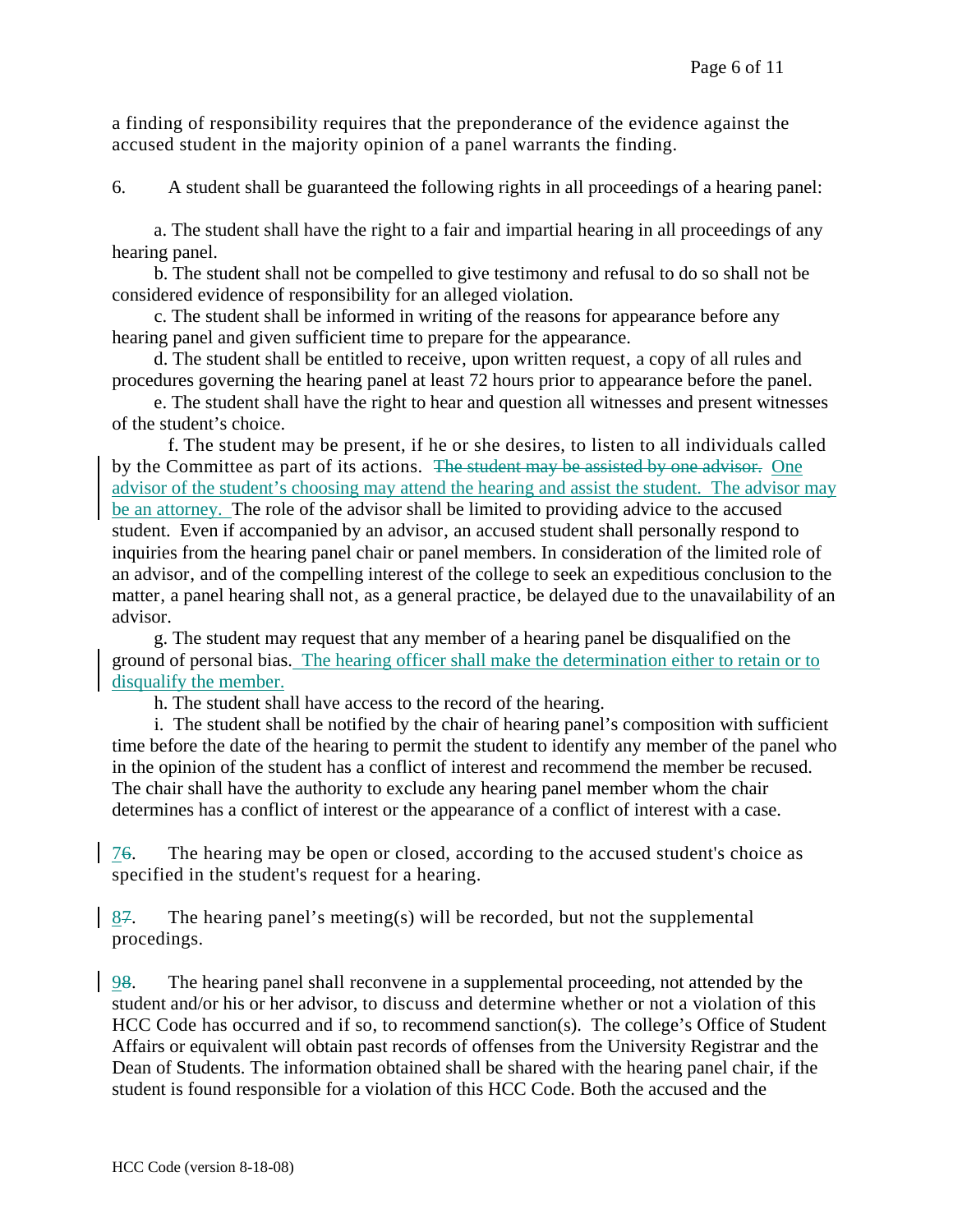complainant may submit relevant evidence or make relevant statements regarding the appropriateness of a specific sanction.

109. The student shall enjoy all other rights specified at the time of notification of charges, cited above.

## *Reporting Procedures*

Written, hard-copy communication is preferred.

Electronic mail (e-mail) is an accepted official form of written communication in the health care colleges. E-mail may be used to communicate information regarding this HCC Code.. E-mail correspondence between members of the hearing panel and other necessary parties regarding a case under consideration should be discouraged.

#### *Hearing Committee Report*

At the conclusion of its deliberations, the hearing panel shall provide a written report to the dean within seven (7) working days that summarizes whether or not a violation of the standards has occurred. If the hearing panel determines that a violation has occurred, it shall recommend an appropriate sanction to the dean in its written report. If the hearing panel determines that insufficient evidence exists to conclude that a violation of the standards has occurred, it shall also notify the dean in writing of this finding.

#### *Role of the Dean*

The dean shall accept and shall not reverse the determination of the Hearing Committee as to whether or not a violation of the standards occurred. The dean shall, however, have considerable latitude in implementing the sanctions recommended by the Hearing Committee. The dean may impose a sanction that is less than, the same as, or greater than that recommended by the Committee. The dean shall notify the student in writing by first class mail of the decision within seven (7) working days following the receipt of the Committee's report. The dean shall also inform the hearing committee chair. The dean's decision shall be final unless appealed by the student.

#### *Sanctions*

All disciplinary sanctions imposed upon students are cumulative in nature and shall be recorded in the student's disciplinary record, which shall be housed in the Office of the Dean of Students. All prior disciplinary actions noted in a student's file may be used in subsequent cases of code violations committed by that student and may result in more severe consequences than would otherwise have been the case.

Sanctions imposed by a dean for violation(s) under this Code shall include one or more of the following: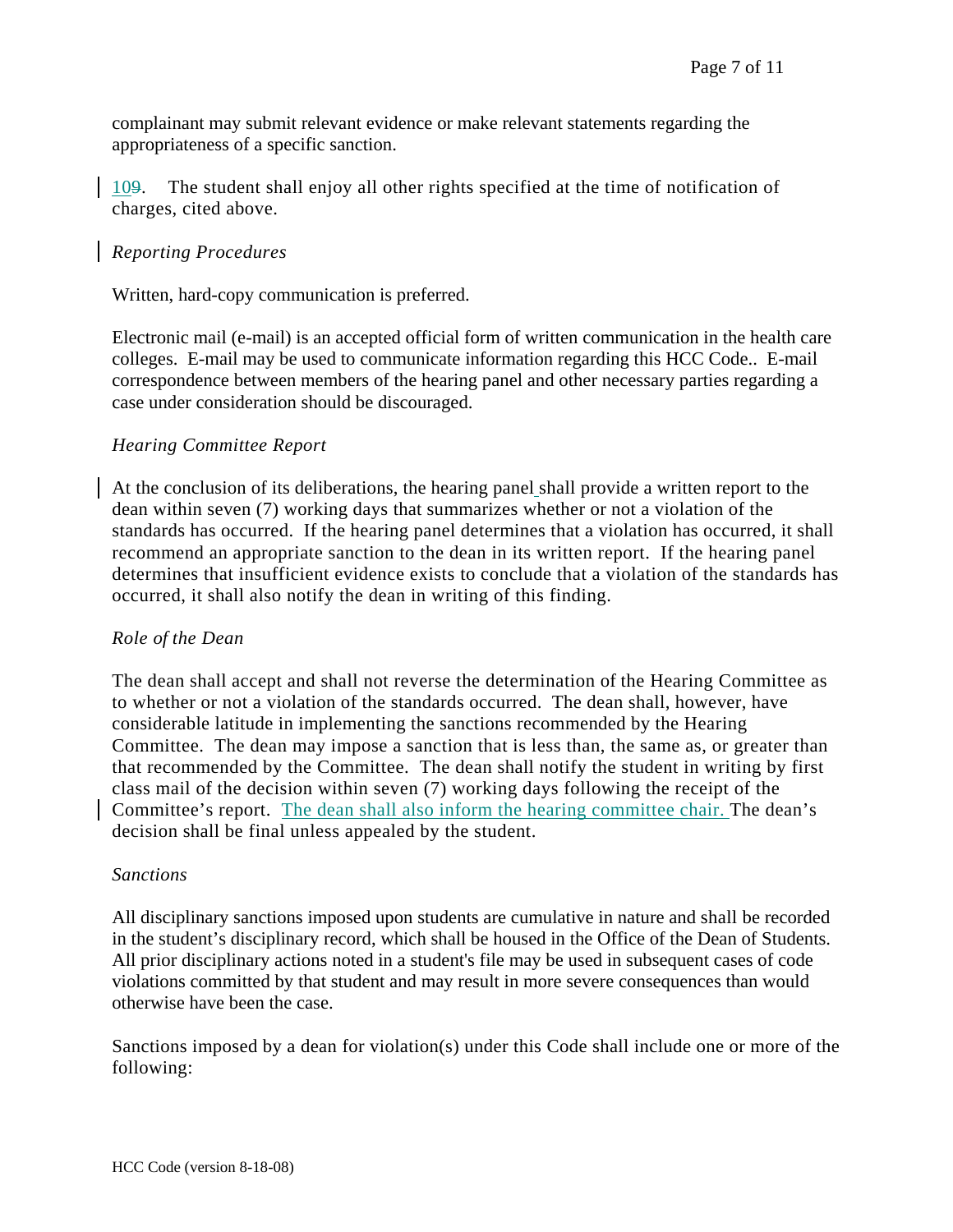- 1. a written warning, including statements on expectations for future professional conduct and consequences if a subsequent violation of the HCC Code occurs;
- 2. a requirement that the student accede to sanctions such as, but not limited to, restriction of access to specific areas of campus, monetary reimbursement, public or community service, research projects, compulsory attendance at education programs, compulsory psychiatric/psychological evaluation and counseling, such as alcohol and drug counseling;
- 3. suspension from a college or suspension from that college's courses or programs for a defined period;
- 4. dismissal from a college with possible readmission under conditions specified at the time of dismissal and with specified approval of the appropriate college committee and dean at the time of readmission; and
- 5. termination as a student and/or candidate for professional degree or certificate without the possibility of readmission to that college.

### ARTICLE 7: APPEAL

A student who is found responsible for a violation of this HCC Code and is sanctioned with suspension, dismissal or termination from the health care college in which the student is enrolled may appeal in writing to the chair of the HCC Code Appeals Board (herein HCCCAB). The written appeal shall be submitted to the chair or postmarked, if mailed to the chair, within seven (7) working days of the receipt of the decision rendered by the college dean.

 The written appeal shall clearly state the reason(s) for appeal. Acceptable reasons for an appeal are an assertion and evidence that:

- 1. Due process rights have been violated through the HCC Code hearing process;
- 2. The sanction is inappropriate for the infraction for which the student was found responsible; or
- 3. There is information that was unavailable at the time of the original hearing which would alter the determination of responsibility, or which would alter the sanction.

Health Care College Code Appeals Board

A. Jurisdiction

The HCCCAB shall hold appellate jurisdiction over student matters involving alleged violations of the HCC Code, except that if the HCCCAB hearing panel, by majority of those present, decides the student's rights have been substantially violated, the HCCCAB hearing panel has original jurisdiction on the issue of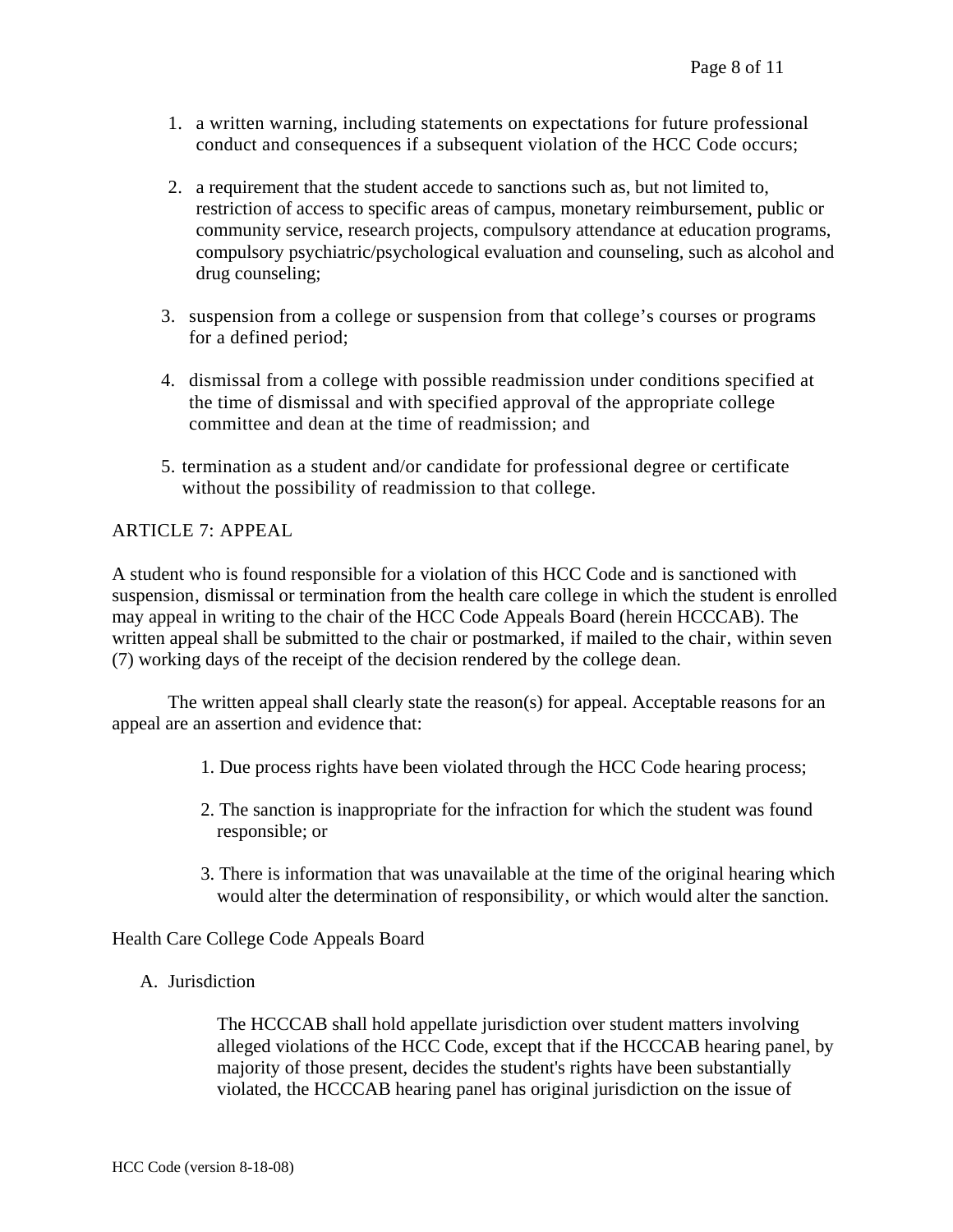responsibility.

- B. Composition of the Health Care College Code Appeals Board
	- 1. The HCCCAB shall consist of twenty-five (25) members from the health care colleges, comprised of fifteen (15) faculty members, at least ten (10) of whom teach in patient-care settings and none of whom has an administrative appointment in the college, and ten (10) students in good standing who have completed at least one year two years of their professional or clinically-related degree requirements and whose names are among those provided by the college's Student Advisory Council or equivalent body, and a hearing officer who shall be the chair.
	- 2. A hearing panel of the HCCCAB shall consist of nine (9) members, at least five (5) of whom are faculty members, at least one (1) of whom is a student, and a hearing officer, who shall be the chair. No member of an HCCCAB hearing panel may serve on the college hearing panel and the HCCCAB hearing panel in the same case.
	- 3. A quorum of the hearing panel for the conduct of business will be seven (7), at least five (5) faculty members (exclusive of the hearing officer) and at least one (1) student. The hearing officer must be present for the hearing panel to conduct its business.
- C. Appointments to the Health Care College Code Appeals Board
	- 1. The Hearing Officer

The hearing officer shall be the chair of the hearing panel and shall be a person with training in the law appointed by the Provost for a three-year term, subject to reappointment. The term shall begin on September 1, and end August 31. The hearing officer shall establish a written set of procedures for the conduct of HCCCAB hearings, which is consistent with the policies enumerated in Article I, Section 7 of the UKCSC. The hearing officer shall convene and preside at all meetings of the hearing panel, but does not vote as a member of the hearing panel except to cast a tie-breaking vote. All questions of the law, either substantive or procedural, and all procedural questions shall be addressed to and ruled upon by the hearing officer. The hearing officer shall have the authority to exclude any hearing panel member whom the hearing officer determines has a conflict of interest or the appearance of a conflict of interest with a case.

- 2. The Student Members
	- (a) The student membership of the HCCCAB shall be appointed to one-year terms, subject to reappointment. Their terms shall begin May 1 and end April 30.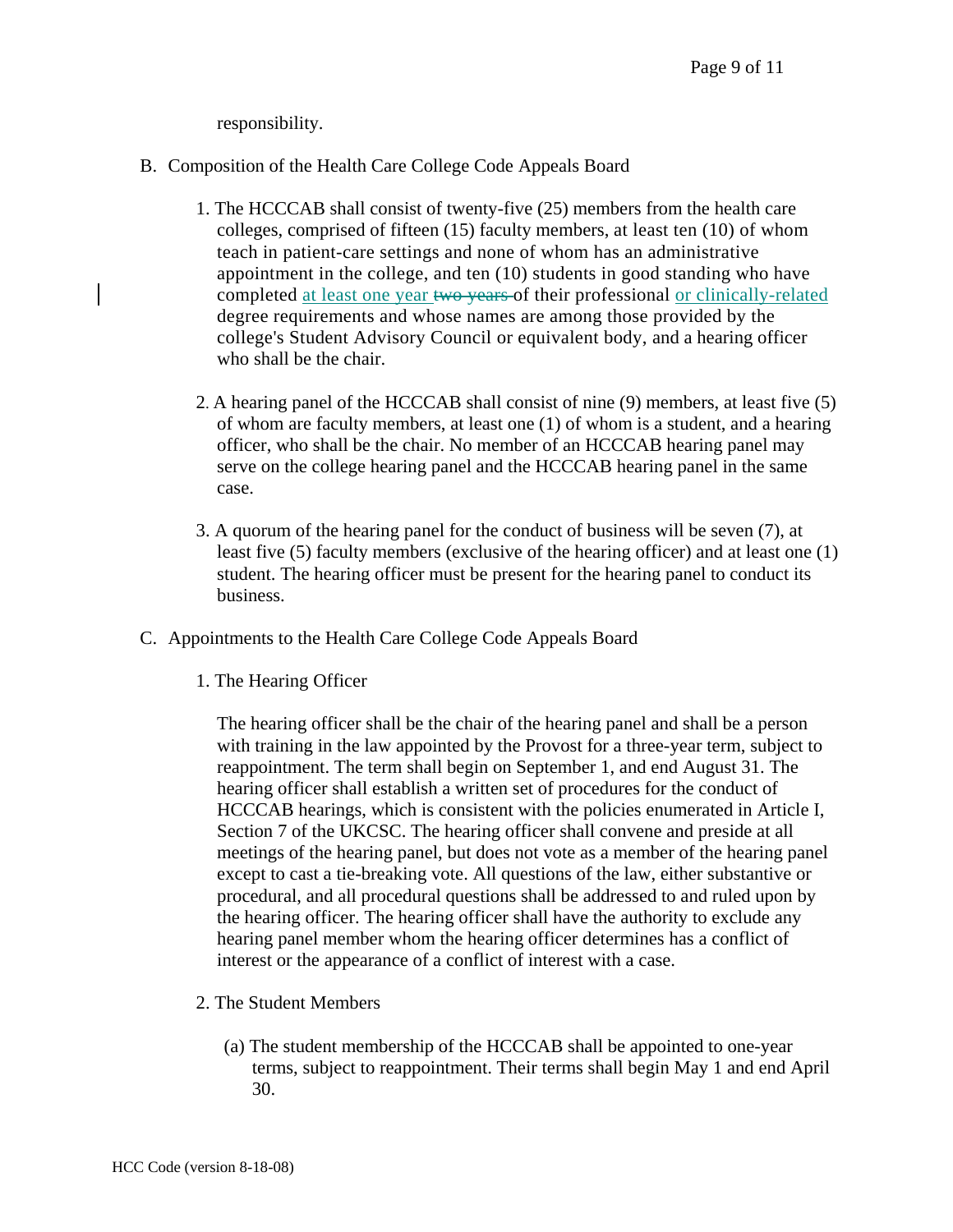- (b) The student membership shall consist of eight (8) professional students and two (2) graduate students in clinically-related programs. The student members must be full-time students currently enrolled in a health care college, have been in residence at least onetwo years and be in good academic and disciplinary standing.
- (c) The Provost shall appoint student members to the HCCCAB from the recommendations submitted by the Student Government Association and deans of the health care colleges. Five (5) student members shall be appointed from those names submitted by the Student Government Association and five (5) members from those names submitted by the college deans, totaling ten (10) student members.
- 3. The Faculty Members

Faculty members of the HCCCAB shall be appointed to staggered three-year terms by the Provost upon the recommendation of the Senate Council. All terms shall begin on September 1 and end on August 31. To minimize the possibility of a conflict of interest, faculty members with primary administrative appointments (more than fifty percent of their assignment allotted to administration) shall not be appointed to the HCCCAB.

- 4. Temporary Appointments
	- (a) If a sufficient number of the members of the HCCCAB are not present or have been determined by the hearing officer to have a conflict of interest or the appearance of a conflict of interest at any time when that Board has duties to perform, the Provost or, in the Provost's absence, the Executive Vice President for Health Affairs, shall make such temporary appointments as are necessary to ensure that the required number of members are present. Such temporary appointments need not be preceded by the recommendations otherwise provided herein. However, in no case shall a faculty member replace a student member or a student member replace a faculty member.
	- (b) If, at any time, in the judgment of the hearing officer, there are sufficient cases pending before HCCCAB that it is unlikely that the pending cases can be processed within the time prescribed, the hearing officer shall notify the Provost of that fact. The Provost may, in accordance with the above provisions of the HCC Code, activate additional boards and appoint a hearing officer for each such additional board, or appoint additional boards and hearing officers for designated cases and time periods.
	- (c) The authority, jurisdiction, and range of possible actions of, and the guaranteed rights of an accused person before any special board or panel appointed or activated under the terms of (a) or (b) above shall be the same as